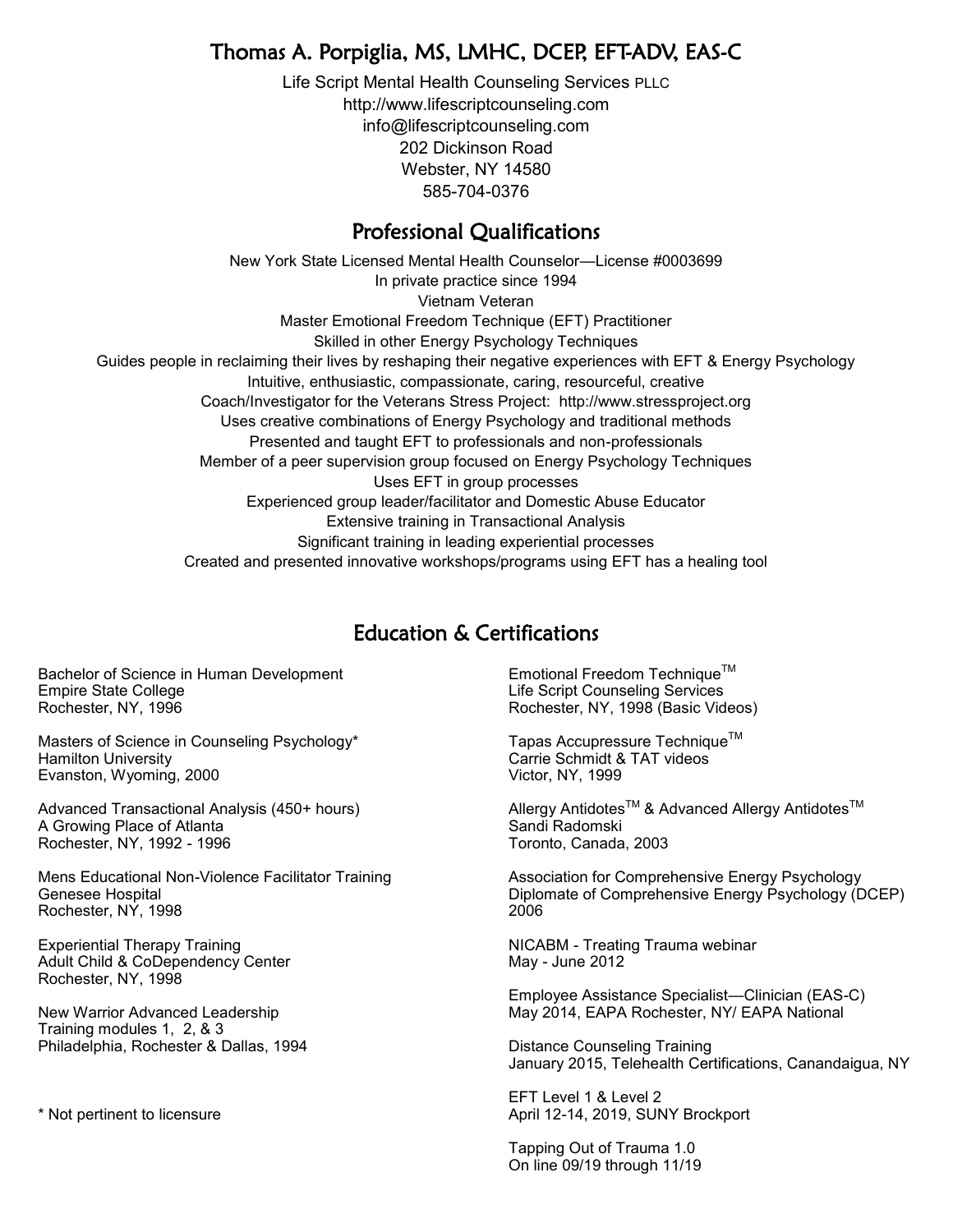# Employment History

1994 to Present:

Life Script Mental Health Counseling Services PLLC—Private Practice

- Provide mental health counseling services for individuals, couples and veterans experience depression, anxiety, PTSD, relationship difficulties, grief, loss, and smoking cessation
- Provide group therapy for low income individuals
- Administer evaluations for depression, anxiety, PTSD, ACEs, Moral Injury
- Manage all office functions—scheduling, billing, record keeping, paying rent and utilities, etc.

#### 2008 to present:

Founding Member and volunteer for the Veterans Stress Project: http://www.stressproject.org

- Assisted in treating veterans with PTSD and gathering research data on the effectivity of Emotional Freedom Techniques
- Worked with veterans in person, over the phone and via Skype to apply Emotional Freedom Techniques/tapping to traumatic memories
- Administered pre-treatment, post treatment and during treatment evaluations to determine progress
- Kept records of evaluations
- Reported evaluation outcomes to the lead researcher
- Managed their web site

#### October 1999 to October 2000:

Pathway Houses of Rochester—transitional housing for men in recovery

- Group facilitator for men in recovery
- Individual counseling sessions for men in recovery
- Record/note keeping for individual sessions
- Attended Staff Meetings

#### October 1999 to April 2000

Richards House/Veterans Outreach Center - Halfway house for veterans in recovery

- Co-facilitated groups of veterans in recovery
- Attended staff meetings
- Monitor resident sign in and sign out after hours
- Administer medications when required

August 1998 to April 2008:

Genesee Hospital Rochester Rehabilitation Delphi Drug and Alcohol Council

- Co-leader for Domestic Abuse & Domestic Violence groups at all 3 facilities.
- Write group notes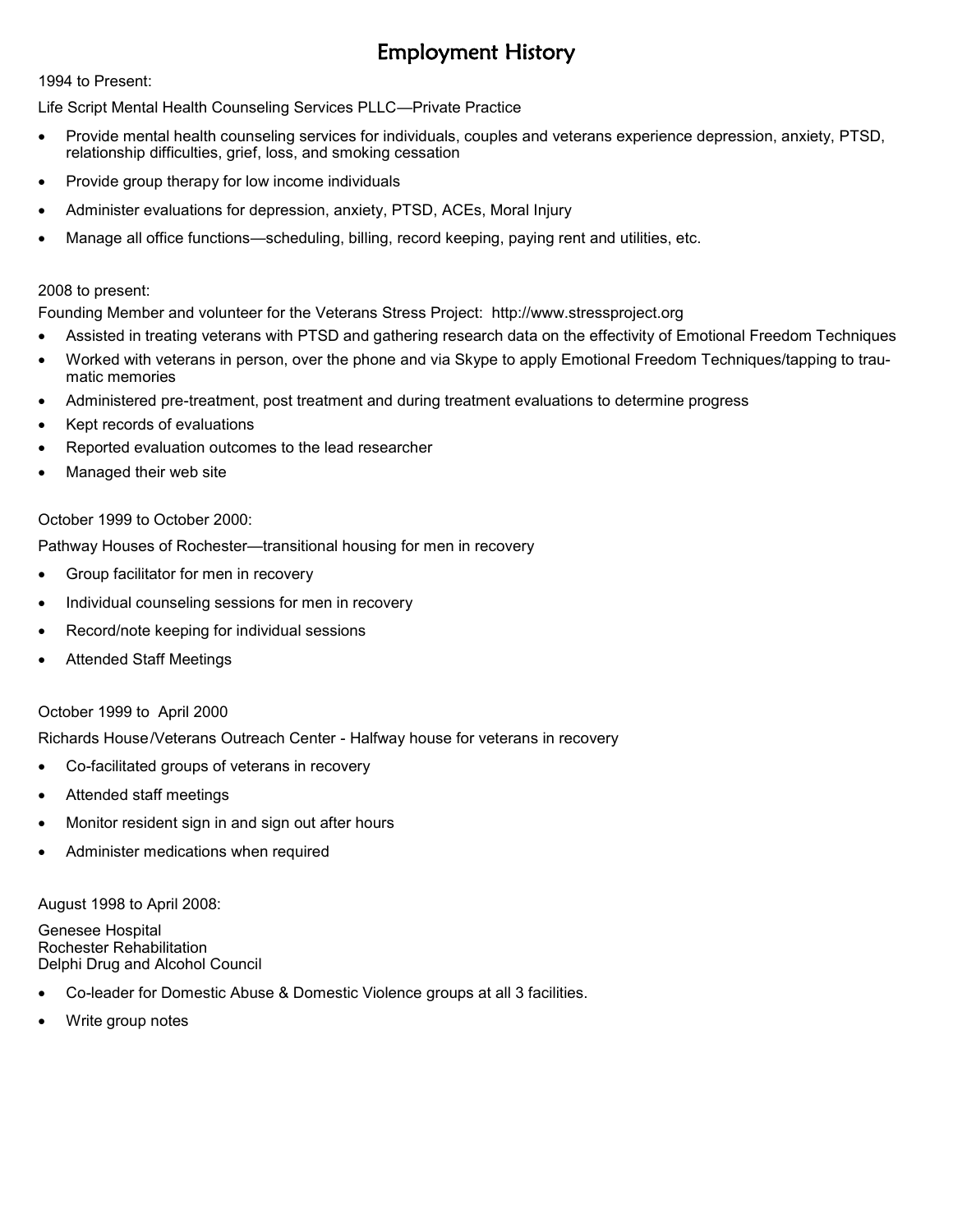#### Professional Affiliations

Association for Comprehensive Energy Psychology (ACEP): http://www.energypsych.org New York State Mental Health Counselor's Association (NYMHCA): http://www.nymhca.org Continuing Education Program Coordinator — July 2018 –July 2020 Advisor to the current Continuing Education Program Coordinator — July 2020 to present Employee Assistance Professionals Association (Rochester Chapter): http://www.eaparochester.com Assisted in obtaining Continuing Education Units for EAP programs attended by LMHCs Irondequoit Chamber of Commerce: http://irondequoitchamber.org/

## Employee Assistance Program Provider (EAP)

2015 to present — Provides EAP services for: Empathia – LifeMatters Morneau Shepell/LifeWorks EAP Workforce Solutions, LLC Behavior Health Solutions ENI/Employee Network Inc **LifeSolutions** Liberty/Yost New Directions ACI Enterprises Inc. ESI Group EAP Humana EAP **Cigna** ComPsych Child & Family Services

## Group Facilitation Experience

I volunteered to help facilitate the following group trainings

| The Omega Institute - 2006          | The Promise of Energy Psychology (functioned as a Training Assistant to David<br>Feinstein, PhD Co-author of the book by the same name.)                |
|-------------------------------------|---------------------------------------------------------------------------------------------------------------------------------------------------------|
| The Bamboo Bridge - 2000-2003       | Co-Led healing weekends for veterans in Rochester, Indianapolis and DC                                                                                  |
| The ManKind Project - 1994 - 2000   | Senior Staff on 21 weekends in Rochester, Philadelphia, and New England                                                                                 |
|                                     | Co-facilitator for integration groups                                                                                                                   |
| Hannick Hall - 2014                 | Facilitated 5 week pilot EFT group process with women in Substance Abuse Recovery                                                                       |
| Offsprings Charities - 2015         | Facilitated women survivors of Domestic Abuse/Domestic Violence/Intimate Partner<br>Violence                                                            |
|                                     | The Association for Comprehensive Energy Psychology - 2015 Training Assistant to Michael Galvin, PhD for the Level One<br><b>Certification Training</b> |
| EFT Level 1 & 2, April 12-14, 2019, | SUNY Brockport—Emotional Assistant/Training Assistant                                                                                                   |
| EFT Level 1 & 2, Sept 25-27, 2020   | Emotional Assistant/Training Assistant for ZOOM on line training                                                                                        |
| EFT Level 1 & 2, Mar 13-15, 20/21   | Emotional Assistant/Training Assistant for ZOOM on line training                                                                                        |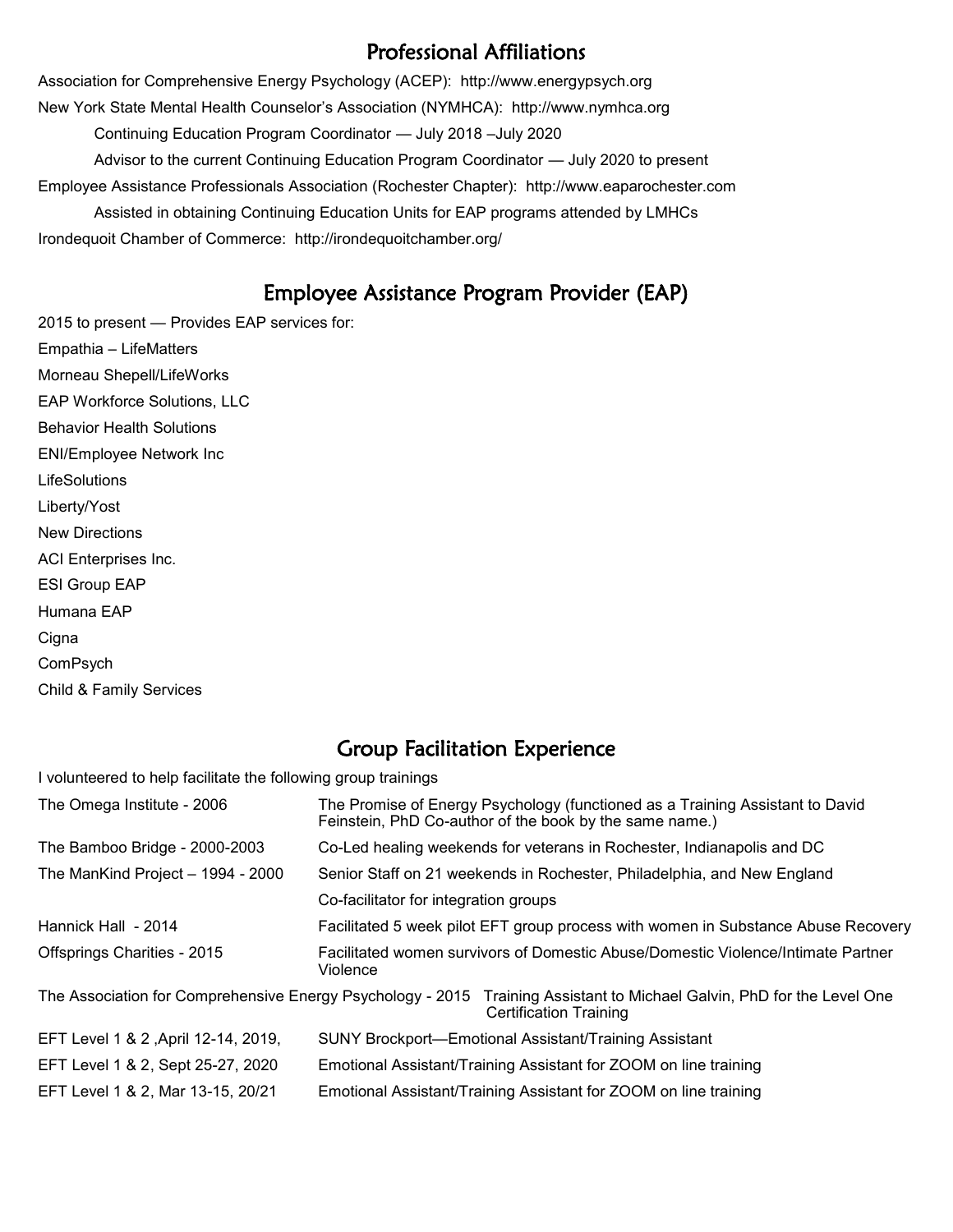### Published Articles:

| Rochester Healthy Living    | Authored article on Energy Psychology                                                                                     |
|-----------------------------|---------------------------------------------------------------------------------------------------------------------------|
| In Good Health              | Authored article on Male Depression                                                                                       |
| Insider Magazine            | Interviewed by Pam Cowan                                                                                                  |
| Nature's Wisdom Magazine    | Authored article on Smoking Cessation                                                                                     |
| New Health Digest           | Authored article on Smoking Cessation                                                                                     |
| Messenger Post Newspapers   | Authored article on Smoking Cessation                                                                                     |
|                             | Interviewed by Linda Quinlan                                                                                              |
| <b>Salem News</b>           | Researching the Effectivity of Emotional Freedom Technique On Combat Post Traumatic<br>Stress Disorder/Trauma - July 2012 |
|                             | http://salem-news.com/articles/july222011/ptsd-eft-tp.php                                                                 |
|                             | PTSD Can be Managed - June 2011                                                                                           |
|                             | http://salem-news.com/articles/june302011/managing-ptsd-tp.php                                                            |
| Somatic Psychotherapy Today | Using Emotional Freedom Technique to Treat Veterans and PTSD                                                              |
|                             | http://www.somaticpsychotherapytoday.com/wp-content/uploads/2015/09/volume-5-number-4-<br>Fall-2015.pdf Page 42           |
| <b>Nova Publications</b>    | Veterans, Political, Social and Health Issues: Chapter 4                                                                  |
|                             | Using Emotional Freedom Technique to Treat Veterans and PTSD                                                              |
| Off Script Therapy          | by Luc Watelet—Contributed material to Chapter 9, Page 195                                                                |

#### Awards

| 2001 | ManKind Project Ron Herring Man of Service Award                        |
|------|-------------------------------------------------------------------------|
| 2002 | Life Results Essence Award                                              |
| 2019 | Quilt of Valor                                                          |
| 2021 | Association for Comprehensive Energy Psychology Philanthropy Award 2021 |

#### Television Interviews

WROC-TV8 Rochester, NY

Coming Home with PTSD: A Local Soldier's Story — April 27, 2012 http://tinyurl.com/p9epb4u Unusual Therapy Gives Local Veteran Relief From PTSD — May 2, 2012 http://tinyurl.com/nr8pmnm Related Article: Web Extra: Dan and Angie Hoaglin Explain PTSD — April 20, 2012 http://tinyurl.com/ncvd87o

#### Radio Interviews

Soul Medicine – Dawson Church, PhD Healthy Life 02/18/10 Veterans Radio Show – Patrick Welch, PhD WECK Radio 02/22/10 EFT Radio -- Jondi Whitis EFT for Vets and Families 11/21/10 RocTalk—Mark Shuttleworth Legends 102.7, WLGZ, Rochester, NY, 07/02/17

Change Your Life with Dr. Meami Craig WHAM Radio Rochester, NY, 11/20/11 &11/27/11 smoking cessation Rochester Free Radio—Wanda Miller WFRZ 106.3, Everyday Health & Wellness-4/18/18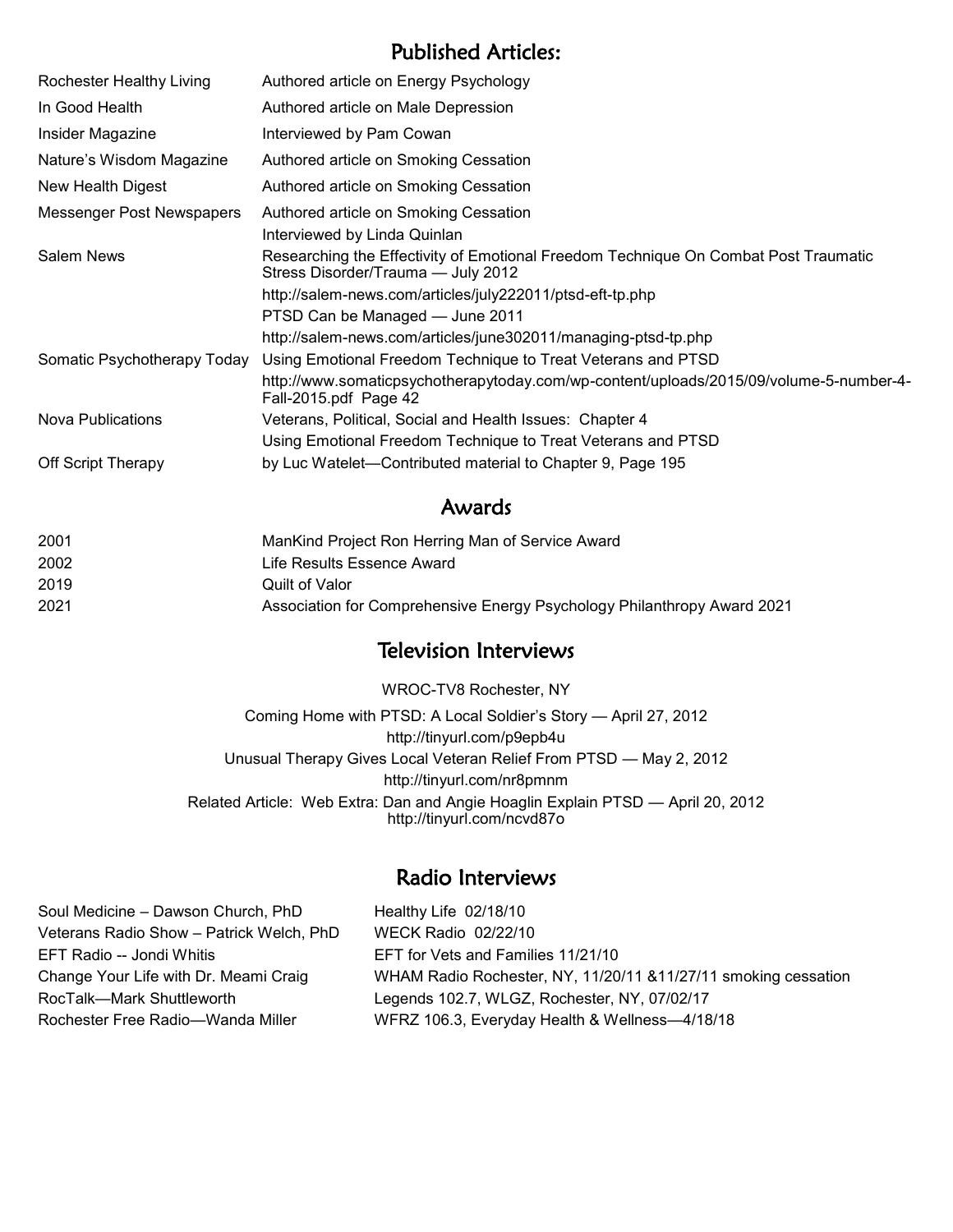# Mini-Presentations (1 to 1.5 hrs. each):

|                                                                                       | <i>I N</i> uni-Presentations (1 to 1.5 nrs. each):                                                                                                                                                                                                                |
|---------------------------------------------------------------------------------------|-------------------------------------------------------------------------------------------------------------------------------------------------------------------------------------------------------------------------------------------------------------------|
| Monroe County Medical Society (MCMS) Integrative Medicine Seminar Introduction to EFT | October 2006                                                                                                                                                                                                                                                      |
| Monroe County Medical Society Integrative Medicine Seminar                            | Taste of Holistic Medicine Expo                                                                                                                                                                                                                                   |
| <b>Curves of Webster</b>                                                              | Weight Management with EFT                                                                                                                                                                                                                                        |
| Rochester Area EAPA Wellness Day                                                      | Introduction to EFT                                                                                                                                                                                                                                               |
| <b>Groveland Correctional Facility</b>                                                | Introduction to EFT                                                                                                                                                                                                                                               |
| Greater Rochester EAPA Breakfast Meeting                                              | Introduction to EFT                                                                                                                                                                                                                                               |
| Greater Rochester EAPA Breakfast Meeting                                              | Treating Combat Stress/PTSD with EFT                                                                                                                                                                                                                              |
| Annual Family Health and Fitness Fair                                                 | I Wanna Quit Buttsmoking cessation                                                                                                                                                                                                                                |
| New York State Insurance Fund                                                         | Introduction to EFT                                                                                                                                                                                                                                               |
| Way To Be Fit Women's Fitness Center                                                  | Weight Management with EFT                                                                                                                                                                                                                                        |
|                                                                                       | I Wanna Quit Buttsmoking cessation                                                                                                                                                                                                                                |
| New York Counseling Association                                                       | Introduction to EFT                                                                                                                                                                                                                                               |
| <b>MCMS Integrative Medicine Seminar</b>                                              | Treating Chronic Stress w/EFT October 2009                                                                                                                                                                                                                        |
| <b>NYMHCA Conference</b>                                                              | Treating PTSD/Combat Stress w/EFT<br>April 2010                                                                                                                                                                                                                   |
| Waverly VFW Post                                                                      | Treating PTSD/Combat Stress w/EFT—Research Results — Jan. 22, 2011                                                                                                                                                                                                |
| Greater Rochester EAPA Breakfast Meeting                                              | Treating PTSD/Combat Stress w/EFT-Research Results-March 18, 2011                                                                                                                                                                                                 |
| Rochester Wellness and Personal Growth                                                | Intro to EFT - February 08, 2012                                                                                                                                                                                                                                  |
| Rochester Wellness and Personal Growth                                                | Intro to EFT - March 25, 2012                                                                                                                                                                                                                                     |
| NYMHCA Conference                                                                     | Intro to EFT - April 22, 2012                                                                                                                                                                                                                                     |
| Improving Response to Victims of Crime                                                | Sponsored by NIDVAP - http://www.nidvap.org-Geneva, NY<br>Working with Adult Survivors of Childhood Sexual Abuse w/EFT - 06/04/12<br>Working with Male Victims of Domestic Abuse w/EFT — June 4, 2012                                                             |
|                                                                                       | The Inner World of Crime: Living with Victimization and Healing from the Trauma Sponsored by NIDVAP—Near Portland, ME<br>Working with Adult Survivors of Childhood Sexual Abuse - 09/17/12<br>Healing Trauma Survivors Using Emotional Freedom Technique-09/17/12 |
| The Inner World of Trauma and Victimization                                           | Sponsored by GIHAVT-Geneva, NY<br>Healing Trauma Survivors Using Emotional Freedom Technique-11/03/12                                                                                                                                                             |
| Beyond Victimization: Healing from Trauma                                             | Sponsored by GIHAVT-06/04/13<br>Getting to the Core Issues When Treating Addiction                                                                                                                                                                                |
| Victims Deal, Survivors Heal, Thrivers Keep It Real                                   | Sponsored by GIHAVT--07/16/13---Columbus Ohio<br>Healing Trauma Survivors Using Emotional Freedom Technique                                                                                                                                                       |
| Addictions: Getting to Core Issues                                                    | Catholic Family Center of Rochester/Hannick Hall-Newark, NY 01/29/13                                                                                                                                                                                              |
| Beyond Victimization: Healing from Trauma                                             | Sponsored by GIHAVT: Addictions: Getting to Core Issues-03/26/14                                                                                                                                                                                                  |
| <b>Penfield School District</b>                                                       | <b>EFT</b> for Anxiety                                                                                                                                                                                                                                            |
| University of Rochester/Strong EAP                                                    | EFT for Trauma - 02/10/2015                                                                                                                                                                                                                                       |
| <b>Healing Shattered Lives</b>                                                        | Addictions: Getting to Core Issues with EFT - 02/15/2015                                                                                                                                                                                                          |
| <b>Genesee County BOCES</b>                                                           | Introduction to EFT - 04/2015                                                                                                                                                                                                                                     |
| Guest Lecturer-SUNY Oswego                                                            | CPS 308 [Issues and Careers in Human Services] included Intro to EFT<br>for Prof. Barbara Streets 11/03/2015                                                                                                                                                      |